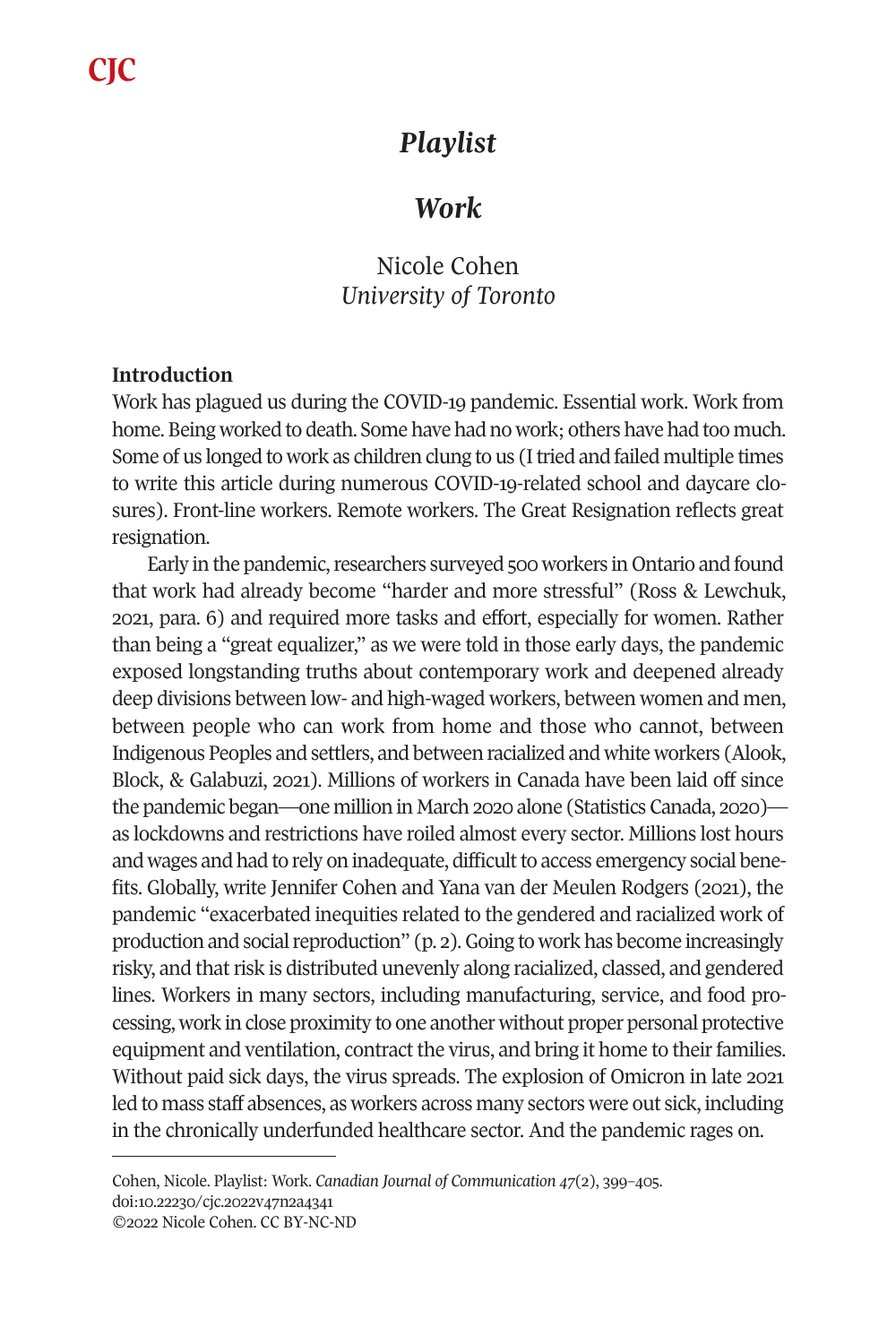400 *Canadian Journal of Communication 47*(2)

But still, we work. By 2021, over four million of us had set up home offices in bedrooms and at kitchen tables (Statistics Canada, 2021). In 2022, we are fighting Zoom fatigue and "presence bleed" (Gregg, 2011, p. 15). Digital technologies continue to intensify work, pushing our jobs into all crevices of our personal lives, subjecting millions to managerial surveillance as "bossware" enters our homes (Coworker.org, 2021). And as we dream of different futures, we face multiple, competing narratives of post-pandemic work: mass refusal, as we recognize how much of life work steals from us; individual "pivots" to new careers vaunted in the media; the tantalizing possibility of universal social benefits; the cruel reality that a return to "normal" means a return to exploitation, inequality, and the daily grind of capitalism. We want to work less. We want flexible work. We want a four-day workweek. Facing stagnating wages, poor conditions, and pandemic risks, workers across the continent are collectively organizing into unions, building solidarity, and waging successful strikes and job actions, including baristas, graduate students, video game developers, journalists, and warehouse workers. To understand the current moment, we must attend to work.

What have Canadian communication scholars, media theorists, and researchers of technologies told us about work? In their introduction to a special issue of the *Canadian Journal of Communication* (*CJC*), "The Labouring of Communication," Catherine McKercher and Vincent Mosco (2006) observed that communication studies scholarship has tended to neglect labour in the study of media, messages, and audiences. Yet, they argue, "intellective and physical labour are required to produce messages and the technologies used to disseminate them" (p. 493), encouraging a turn to labour in media and communication studies that has produced a rich and dynamic body of literature examining work and labour as it intersects with media, technology, and culture.

A search of the *CJC* archive using the terms *work* and *labour* results in many articles on a range of work-related issues, a selective index of which could read:

- care work (labour, technology-mediated work)
- creative and cultural industries (working conditions, contracts, collective organizing, policy)
- gender and technology (deskilling, intensification, power)
- journalists (professional routines, working conditions, unions)
- knowledge work (theories of, ideologies of, gendered divisions, deskilling, surveillance, rationalization, resistance)
- labour, unions, strikes (media coverage of)

This playlist features four articles that hold enduring lessons about work for the pandemic and beyond. In addition to being topical, these pieces tackle theo-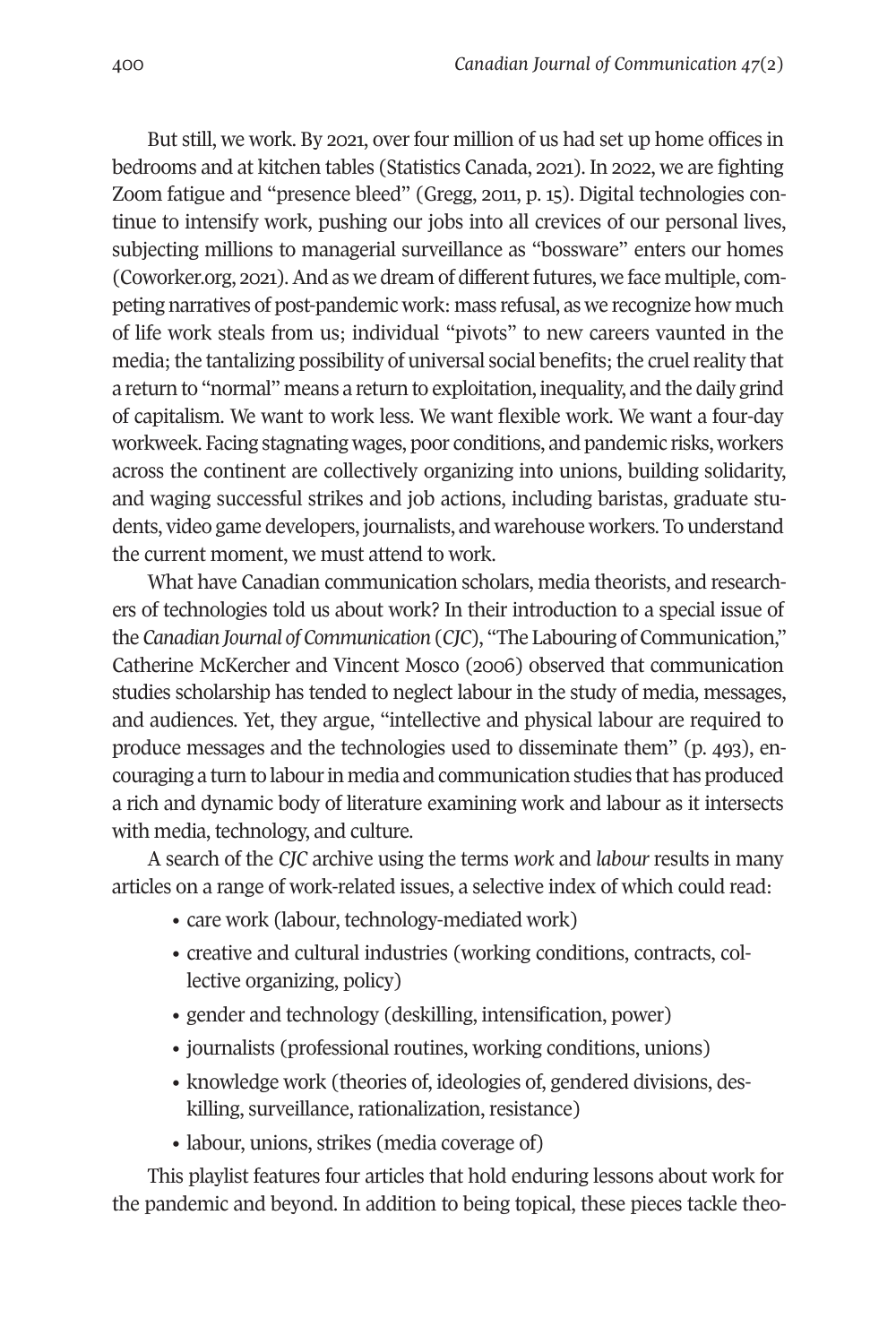### **Cohen** *Playlist: Work* 401

retical debates about work and labour; offer empirical insight into working con[ditions in](https://doi.org/10.22230/cjc.2006v31n3a1770) media, culture, and technology; and, vitally, articulate clear-eyed views of how technologies are used to shape and reshape work. This research has proven prescient as struggles over work intensify—no[t because authors could predi](https://doi.org/10.22230/cjc.2006v31n3a1770)ct the future but because the *CJC* publishes research attuned to critical frameworks, structuralist power dynamics, and sustained relations of gender, race, and class. The articles on this playlist stand out as relevant to questions of work and technology that we face now; each sheds light on a pandemic-era example of the myriad ways work plagues us—and how we push back.

### **Playlist**



### *Article 1*

Edge, Marc, & Hardt, Karl. (2006). Doing It for Themselves: Striking Newsworkers Publish the *Castlegar Citizen*, 2000–2005. *Canadian Journal of Communication*, *31*(3), 581–598. doi: 10.22230/cjc.2006v31n3a1770

In June 2021, editorial staff of the venerable *New Yorker* magazine were on the verge of a strike. The media workers' union—one of hundreds formed since 2015 had been negotiating a first contract with media empire Condé Nast for two-anda-half years and held escalating actions to pressure management. A final action helped settle the contract: the union circulated a "sneak peek" of a strike issue of the magazine "written, edited, fact-checked, designed, and produced by" union members (New Yorker Union, 2021). The cover was an image of people working to prepare a strike issue of the *New Yorker*, polishing the logo and hoisting bold red letters spelling "union" into place. The strike issue is a longstanding tool in labour's arsenal.

In their *CJC* article, Edge and Hardt provide an insightful history of strike papers, or "strike sheets," independent publications produced by journalists while on strike or locked out, aimed at pressuring management to settle a labour dispute. While most are short-lived, some have long lives; many high-circulation newspapers, including the *Toronto Star*, were born from labour struggle. This article tells the story of the *Castlegar Citizen*, a newspaper produced by eight journalists on strike from the weekly *Sun* newspaper—owned by Sterling Newspapers, part of publishing giant Hollinger Inc.—in Castlegar, B.C. On strike over wages, *Sun*  journalists were encouraged by community members to start the *Castlegar Citizen*, which soon began to out-compete the *Sun*. Rather than returning to bargaining, Sterling closed the paper, but workers continued to publish until, due to workload and uncertainty, it closed. Their focus on "editorial neutrality," rather than generating space to engage with labour and union issues, challenges positioning the *Citizen* as alternative media, yet research on the strike paper as a political form of media production remains vital.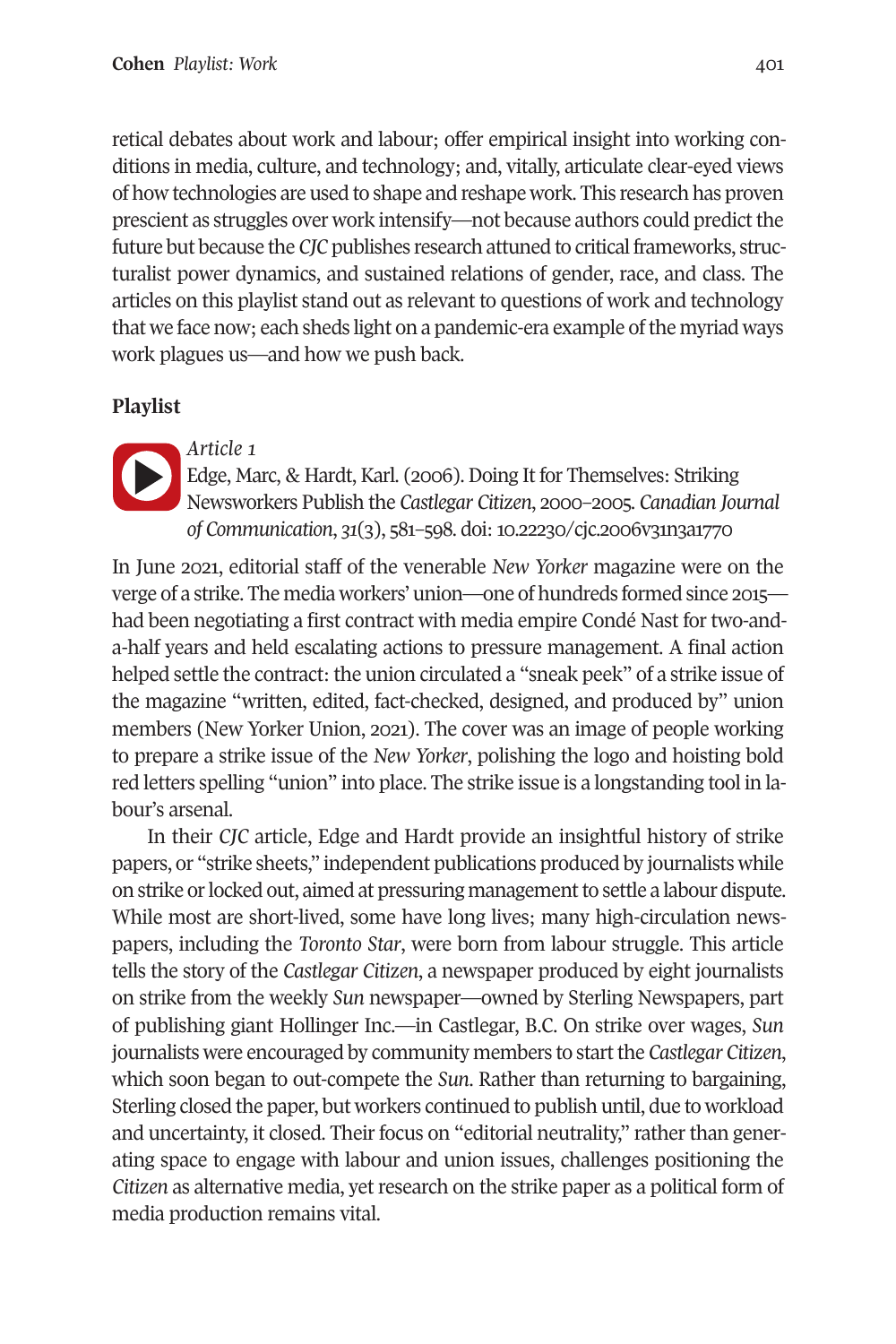402 *Canadian Journal of Communication 47*(2)

As the New Yorker Union members demonstrated with their strike issue, media workers have a strategic advantage in labour struggles: the ability to turn communicative capacities integral to their daily work toward politicized ends.

*Article 2* 

Brophy, Enda. (2006). System Error: Labour Precarity and Collective Organizing at Microsoft. *Canadian Journal of Communication*, *31*(3), 619–638. doi:10.22230/cjc.2006v31n3a1767

By all accounts, 2021 was a banner year for organizing among tech workers. Most notable was the formation of the Alphabet Workers Union, which represents over 800 (and counting) workers at Google, including contractors and temporary workers. The so-called minority union, which represents a small part of the company's workforce, aims to engage in worker activism rather than to bargain a collective agreement, as its wall-to-wall model includes workers outside of the standard employment relationship. The union is affiliated with the Communication Workers of America's innovative Campaign to Organize Digital Employees project. This experiment in tech worker unionizing has roots in the Washington Alliance of Tech Workers, which Brophy examines in his *CJC* article. Launched in 1998 by temporary workers at Microsoft and supported by the Communication Workers of America, WashTech is an early example of union experiments in alternative forms of non-workplace-based organizing in tech.

As futurists celebrated the ascendance of the knowledge worker, Brophy tracked the labour struggles of Microsoft "permatemps," whose collective response precipitated intensifying labour conflict and collective organizing in big tech (and a corresponding rise in tech labour research). The article grapples with the terminology and conceptual approaches useful for studying communicative work. It foregrounds critical concepts that embody struggle and resistance, such as immaterial labour and *precarity*, a term that picked up steam in the mid-2000s, travelling from Italian autonomist social movements to mainstream media to describe "the growing insecurity brought on by the flexible management of the global work force within post-Fordist capitalism" (p. 621).

In this case, Microsoft imposed flexible management on its workforce in the 1990s, and by the 2000s had hired thousands of contract workers via temporary employment agencies, benefiting from a triangular employment relationship that denied workers access to benefits, job security, or healthcare. Forced to wear orange badges (to distinguish from the blue badges worn by full-timers), permatemps were not allowed to access perks such as sports fields and launch parties. After launching and winning a class-action lawsuit, workers formed WashTech. Brophy critically assesses the possibilities and limitations of organizing precariously employed tech workers and argues that even workers in non-standard employment and with subjective barriers to collective action will continue to collectively organize. He writes: "History shows us that it happens again and again—that collective organizing is al-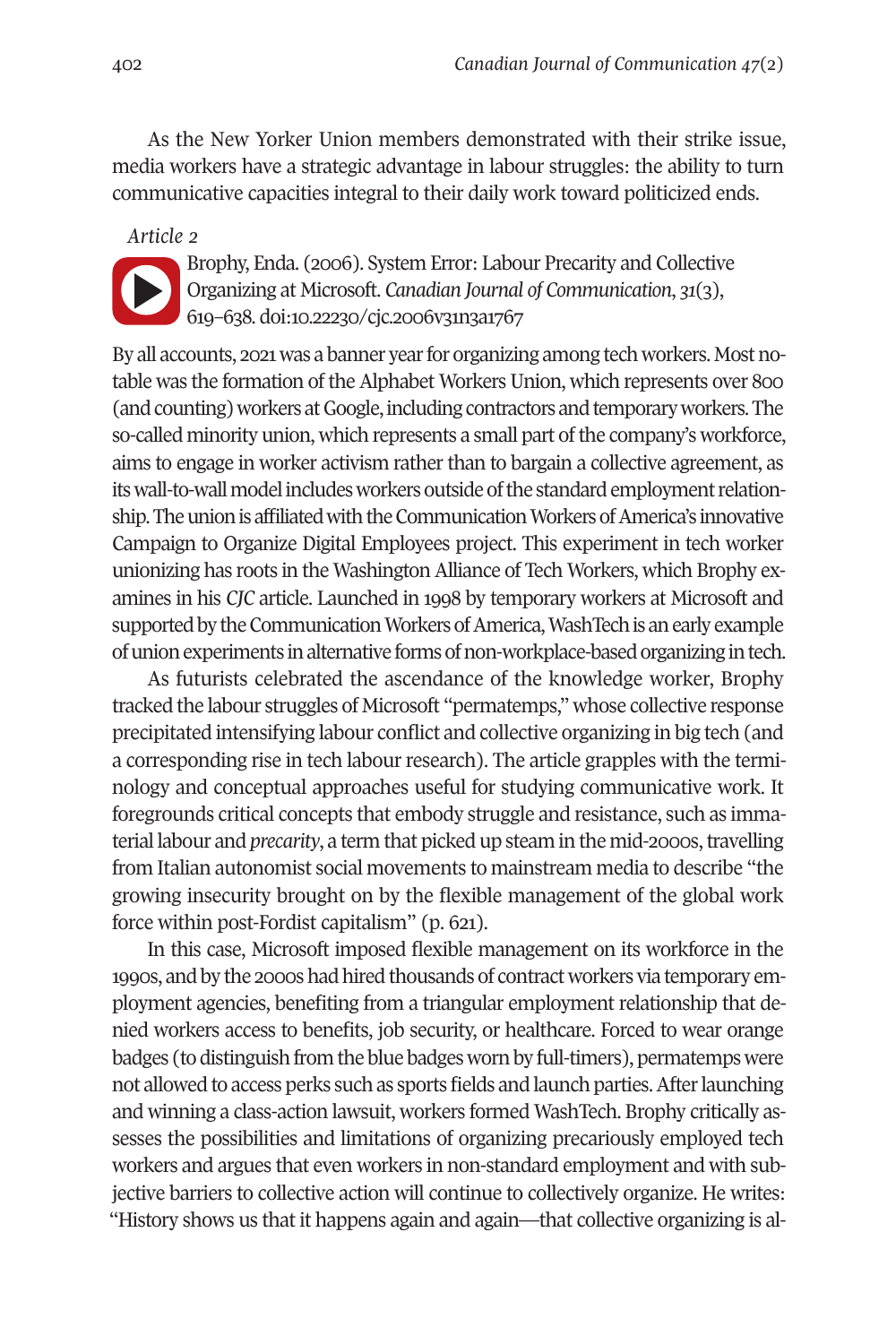### **Cohen** *Playlist: Work* 403

ways already part of any labour relation within capital. It merely means that it will take different forms, that those forms are unpredictable before they happen, and that they will invariably respond to the barriers facing the old ones" (p. 633).

*Article 3* 



Ladner, Sam. (2008). Laptops in the Living Room: Mobile Technologies and the Divide Between Work and Private Time among Interactive Agency Workers. *Canadian Journal of Communication*, *33*(3), 465–480. doi:10.22230/cjc.2008v33n3a1981

In November 2021, the Ontario government passed Bill 27 (Government of Ontario, 2021), amending the *Employment Standards Act* to require workplaces of 25 or more employees to establish a "disconnecting from work" policy, which means "not engaging in work-related communications, including emails, telephone calls, video calls or the sending or reviewing of other messages, so as to be free from the performance of work" (§21.1.1). While it is unlikely that this law will truly, meaningfully free us "from the performance of work," the so-called "right to disconnect" law speaks to longstanding debates over the technology-enabled intrusion of work into all aspects of our lives, which have intensified during the pandemic.

Ladner's *CJC* article examines early adopters of "laptops in the living room," and the implications for the distribution of household labour when technologies usher office work into people's homes. She follows interactive ad agency workers who took company-issued laptops and mobile devices home only to face the expectation of "hyper-responsivity to work" (p. 484). Ladner tracks what was then becoming a "new norm" (p. 467): workers took technology home to get more work done, but found new challenges arose when they were continuously connected. As people's working hours expanded, Ladner emphasized that companies did not have policies to recognize salaried employee's excessive work time.

Mobile technologies came with the expectation of an immediate response, putting a "burden of availability" (p. 480) on workers, including shouldering the expense of long-distance calls while on vacation. Laptops in the living room also generated conflict at home: families were angry at people for bringing work home, tensions around gendered divisions of labour deepened, and yet some felt working at home was a way to reconcile work pressures with pressures to spend time with family.

Vitally—and worth remembering in current debates about work, tech, and the pandemic—Ladner argues that it is not technology alone that blurs the line between home and work life but social relations of the workplace: hierarchies, labour dynamics, and power. She links the use of mobile technologies for work to the wider political economy of the workplace, where autonomy is unevenly distributed and long hours are expected, even if the geography of work changes. She concludes that workers will need to engage in collective action to address the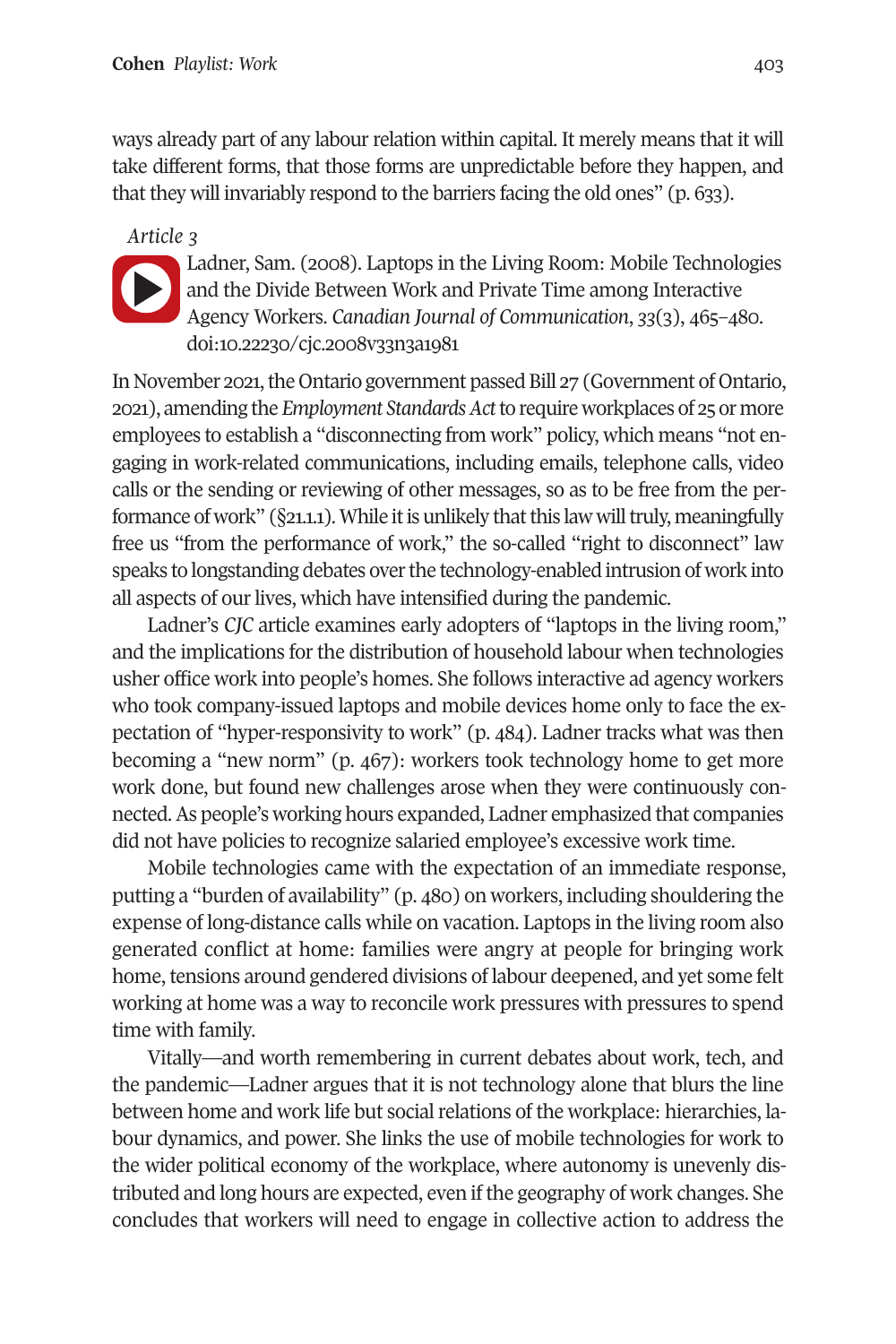404 *Canadian Journal of Communication 47*(2)

work/life blur, and that any new laws "must take into account that 'work' is completed in shorter periods, often in conjunction with other activities, and from multiple locations" (p. 486).

*Article 4* 

Shepherd, Tamara. (2013). Young Canadians' Apprenticeship Labour in User-Generated Content. *Canadian Journal of Communication*, *38*(1), 35–55. doi:10.22230/cjc.2013v38n1a2598

Labour politics are erupting on social media platforms. In spring 2021, influencers and content creators signed an "influencer agreement" with the performers' union SAG-AFTRA, enabling influencers to access health benefits, a pension, and image rights, which young people sign away in sponsorship agreements without much consideration (Germain, 2021). Later that summer, Black TikTok creators went on strike, refusing to choreograph dances for the platform to protest the way non-Black influencers co-opt Black creators' dances, gaining views and income from viral videos without crediting Black creators (McClay, 2021). What was barely a job a decade ago is now a viable way for some to make a living but also a contested field, where race, gender, and labour politics intersect and where billions of dollars are at stake.

Shepherd's *CJC* article examines proto-influencers, those creating online content for Web 2.0 in the earlier 2000s. She follows four Montréalers in their twenties, aspiring media and cultural workers entering the labour market at the height of "creative class" discourse, which promised young people fun, fulfilling, autonomous careers doing what they love. To navigate job insecurity and precarity in creative industries, they worked for free blogging and creating content in the hopes of securing paid work via building portfolios, reputations, and connections.

Shepherd positions this activity as apprenticeship labour, where aspiring workers seek out "masters" in their fields—successful bloggers with big followings who translated unpaid work into careers—to model their [unpaid work](mailto:nicole.cohen@utoronto.ca) after. [Apprentic](mailto:nicole.cohen@utoronto.ca)eships, similar to their historical antecedents in the trades and skilled labour, are aimed at occupational socialization. For Shepherd, however, in the case of online apprenticeships, this entails honing subjective dispositions toward flexibility, risk, and precarious labour. Shepherd's argument remains vital today: young people's self-directed, self-driven unpaid work creating content trains them to enter unstable, tech-driven job markets yet also intersects with social media business models, which continue to channel creative and social activity toward commodification and profit, the foundation on which today's influencer labour is built.

**Nicole Cohen** is Associate Professor at the Institute of Communication, Culture, Information and Technology and the Faculty of Information at the University of Toronto. Email: nicole.cohen@ utoronto.ca.